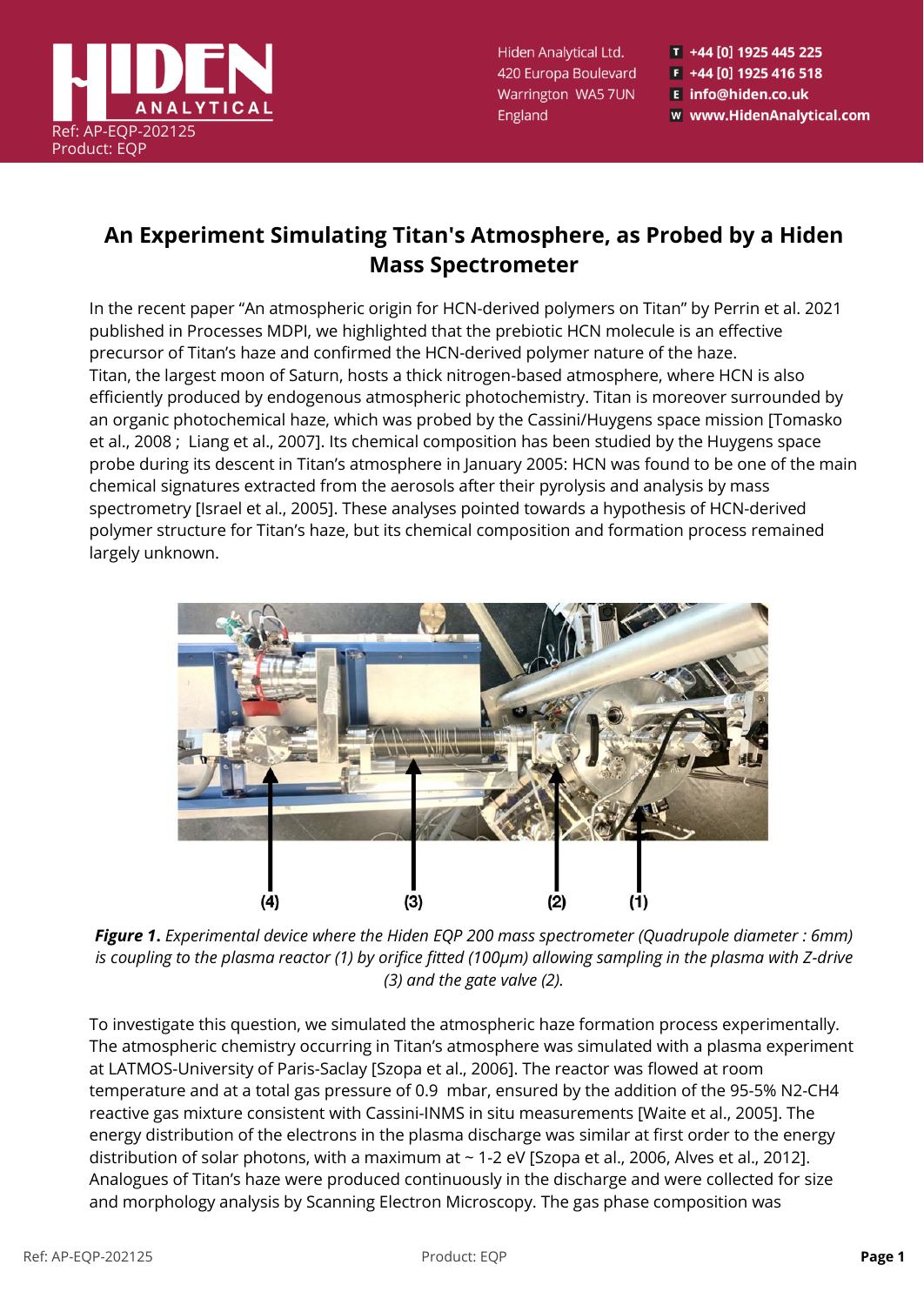

monitored simultaneously with the haze production *in situ* by a Hiden EQP 200 mass spectrometer (see figure 1).

We were particularly interested in the time-evolution of the masses corresponding to methane (*m/z 16*)*,* and hydrogen cyanide (*m/z 27*). The change in the consumption of methane is indeed an indicator of the appearance and growth of the nanoparticles in the discharge [Wattieaux et al., 2015]. As soon as the aerosols appeared and grew in the plasma (Figure 2), a consumption of HCN present in the gas phase was observed. During this growth, the morphology of analogues of Titan's haze evolved. SEM images showed primary monomers coagulating to form aggregates, then continuing to grow to larger spherical grains. We showed that HCN is progressively incorporated in Titan's haze analogues, confirming the HCN-derived polymers nature of this complex organic matter.



*Figure 2***.** *Time evolution of the masses m/z 16 (CH4), 27 (HCN), obtained with a Hiden EQP 200 mass spectrometer. (1): From one minute, a plasma discharge is triggered and ionizes the injected gas mixture and dissociates in particular the methane (first slope of decrease CH4). (2): Apparition of primary monomers in the plasma (second decay slope of CH4). Between (2) and (3), the primary monomers grow spherically down to a few hundred nanometres. (3): Formation of aggregates of primary monomers (third decay slope of CH4). Between (3) and (4): The aggregates evolve into micrometric monomers. After (4), the particles exit the plasma and sediment at the bottom of the reactor.*

## **Project summary by:**

Ph.D. Zoé Perrin Université Paris-Saclay, UVSQ, CNRS, Laboratoire LATMOS 78280 Guyancourt, France



## **Paper Reference:**

Perrin, Zoé; Carrasco, Nathalie; Chatain, Audrey; Jovanovic, Lora; Vettier, Ludovic; Ruscassier, Nathalie; Cernogora, Guy. 2021. "An Atmospheric Origin for HCN-Derived Polymers on Titan" Processes 9, no. 6: 965. https://doi.org/10.3390/pr9060965